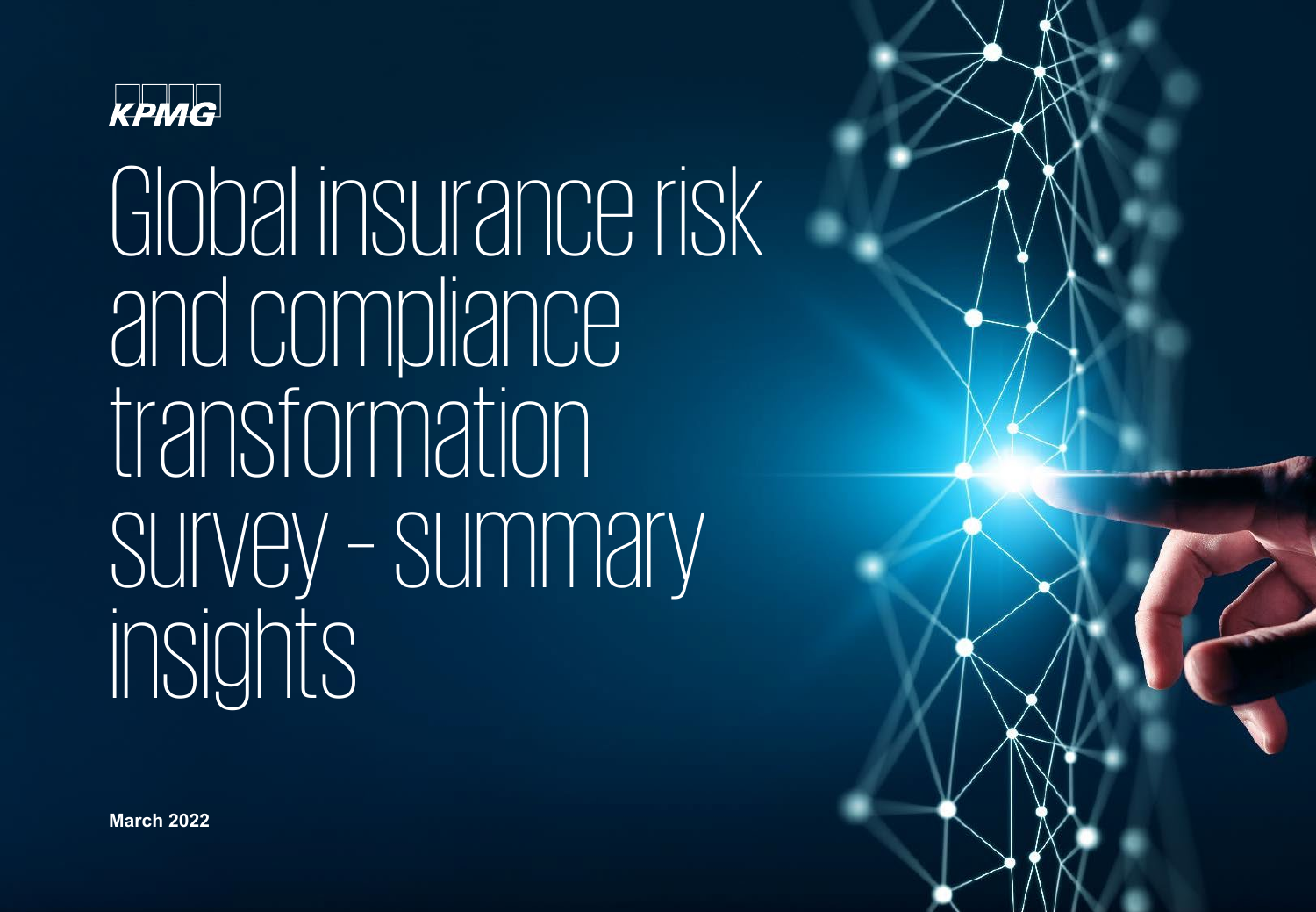# KPMG global insurance risk and compliance transformation surveys

## **Background**

Risk and compliance functions across the insurance sector are increasingly focusing on how they can add value and utilize technology to drive efficiency and undertake activities more effectively.

To understand the industry's approach to managing risk and compliance, KPMG conducted two separate surveys, each for the respective functions, to assess and understand where insurance firms are in their risk and compliance transformation journeys. In particular, the surveys aimed to:

> Gather insights on the insurance sector's approach to transforming the risk and compliance functions.

Facilitate a benchmarking exercise for survey participants to understand the maturity of their approach to risk and compliance against their peers.





**insurance firms have participated in these surveys, ranging from small and medium-sized firms to some of the key players in the international insurance industry. Responses were received from a broad range of geographies.**

2



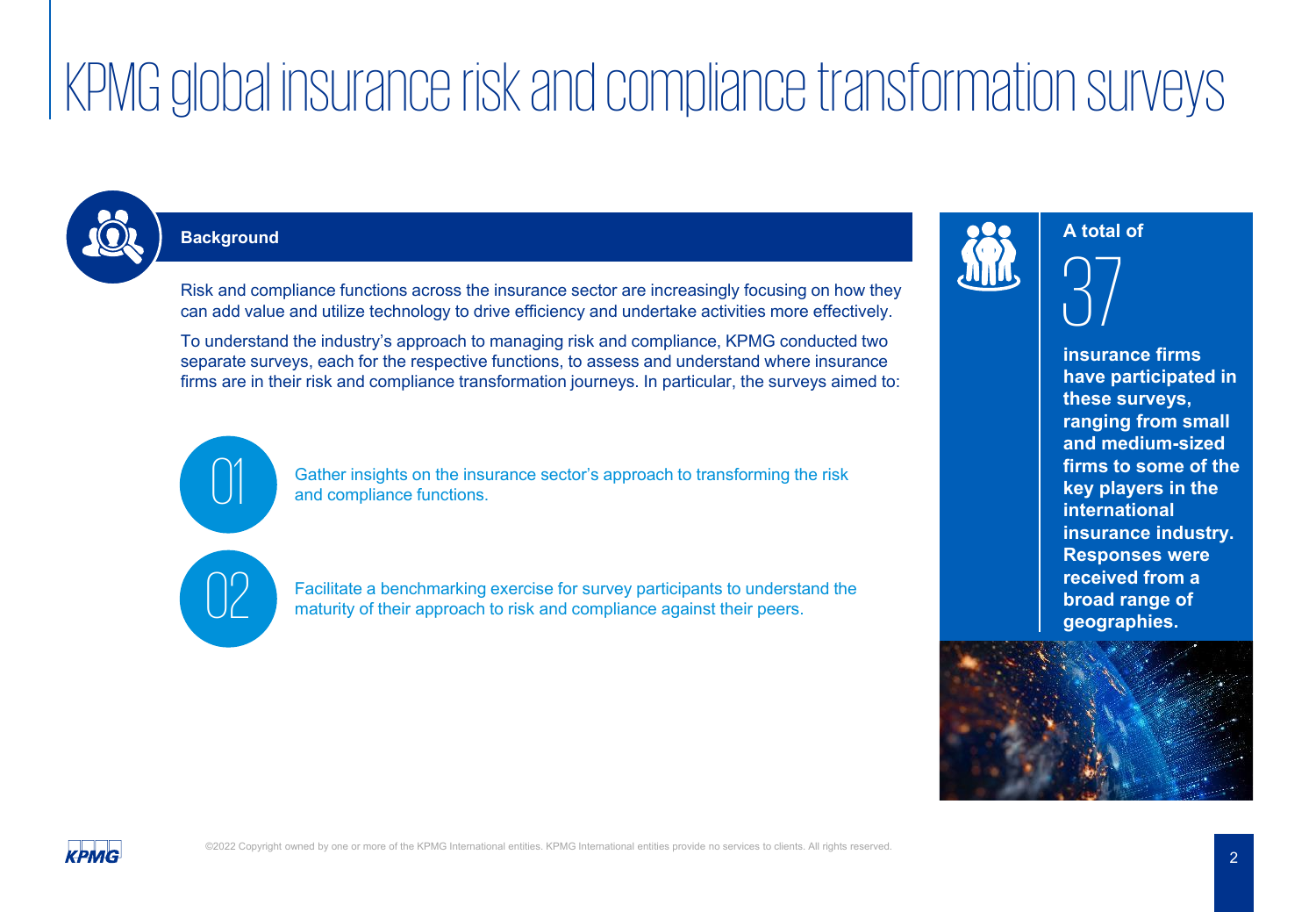## Survey respondent details

## **Insurance firms by services provided**



— The sample of insurance firms across both surveys included: life insurers, general insurers, health insurers, composite insurers, travel insurers and London market participants. Life insurance and protection is the most common service provided among the firms surveyed, represented by approximately 51% of participants.

## **Firm Structure**



Of the firms surveyed are insurers; 8% are brokers/intermediaries; and 3% are both insurers and brokers.

86%

Of the firms surveyed are part of a global group entity.



Of the firms surveyed are part of a financial conglomerate.



Participants from these countries have responded on behalf of a global group entity

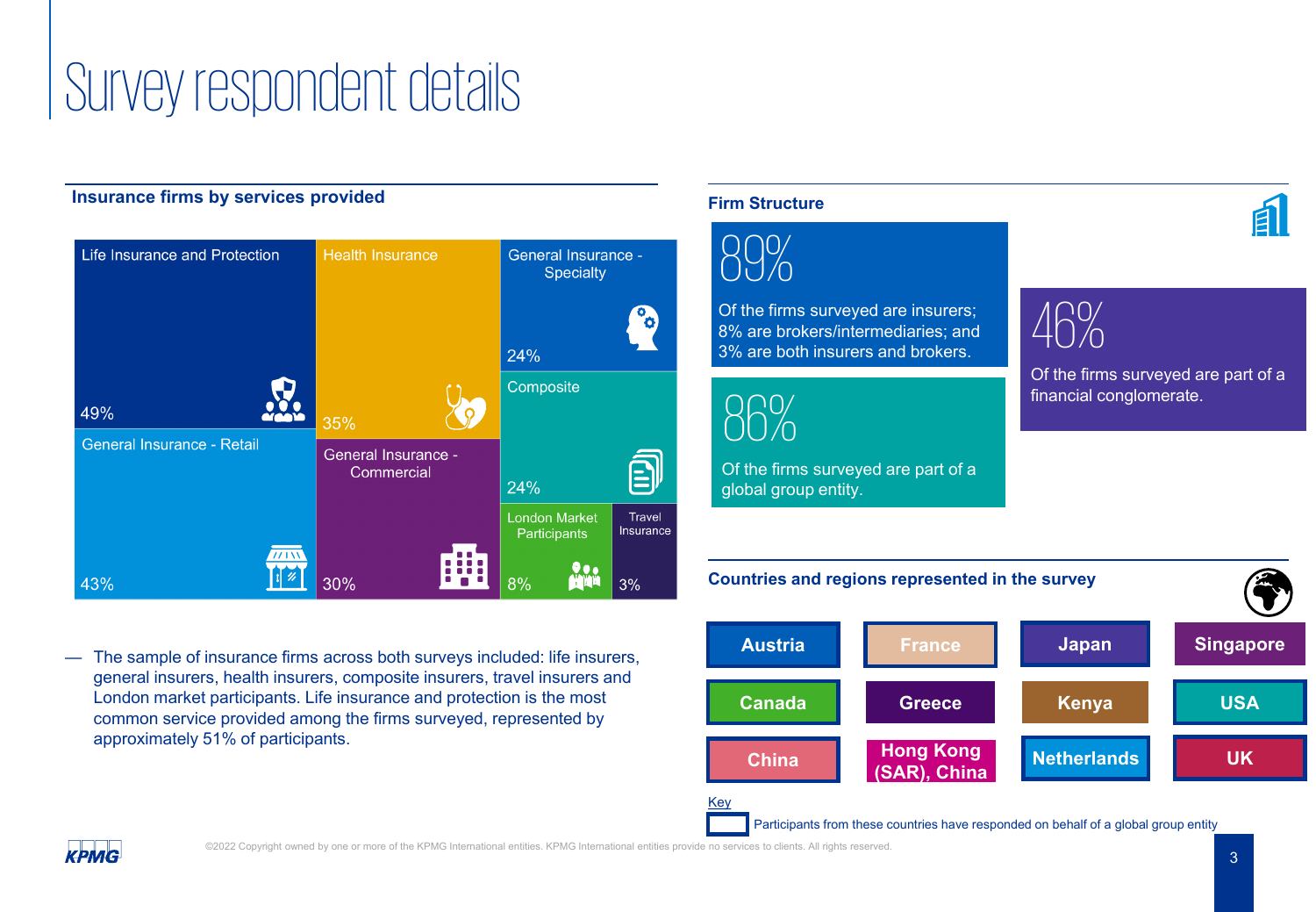## Summary insights

**Across both risk and compliance surveys, we identified the following key themes.**



## **Undertaking a risk/compliance transformation program**

On average, **57%** of respondents, have undergone, are currently undergoing, or plan to undergo a transformation program or a target operating model (TOM) redesign exercise.

Over recent years, insurers have been increasingly cognizant of how the risk and compliance functions are quickly evolving to keep up with **rapid changes** in the regulatory and economic environment. Many risk and compliance functions have been **proactive** to understand where **efficiencies can be gained**, to ensure resources can **better utilize their time**.

For those who have not and do not plan to undergo such a program, it is important for these firms to **closely monitor** the current state to mitigate the risk of falling behind peers.



## **Capability for the 'risk and compliance function of the future'**

Approximately **85%** of respondents identified **data analytics** as the most important capability for the risk and compliance function of the future.

**Nineteen percent** of respondents considered the average skills mix in relation to **data analysis, MI and reporting** to be either **ahead of peers or market leading**. This is unsurprising given that a lack of streamlined MI and reporting processes is common across the insurance (and wider financial services) industry.

Data solutions are only valuable if there are **adequate underlying data and systems** to draw from. Firms are encouraged to review their current estate and determine what MI the recipient (e.g. regulators, committee members etc.) wish to see and whether the underlying data and systems provides a strong foundation to meet these objectives.

## **Barrier to investment in new technology and systems**

**Lack of funding** was cited as the **biggest barrier** to investment in new technology and systems for the risk and compliance function by approximately **37%** of respondents. Of this population, **86%** responded on behalf of a global or local group entity. This signifies that those from larger organizations are likely to be contending with **competing priorities** within the group.

Given the nature of technology and systems is continuously advancing, it is often difficult to understand what is the appropriate solution and how to demonstrate **value for money**.

There is unlikely to be a tool that can solve all issues, therefore it is key to determine which process requires **prioritized support**. Key decision-makers will require comfort from thorough cost analysis to ensure the benefits are **realizable and tangible**.

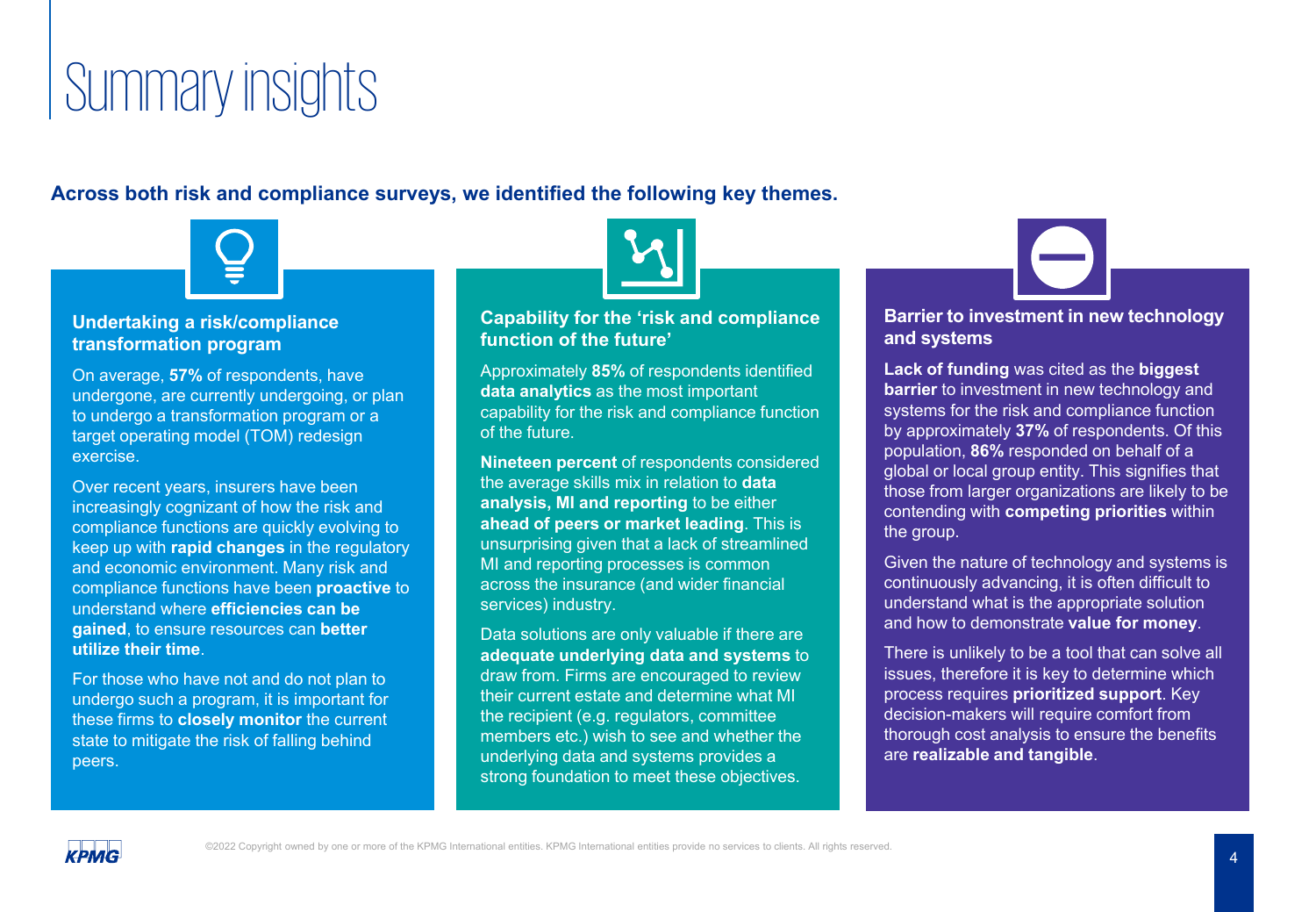## Summary insights (continued)

**Across both risk and compliance surveys, we identified the following key themes.**



## **Utilizing automated solutions**

Circa **78%** of respondents believe their function is **suitably and effectively enabled by the automation of processes and controls**, with a higher proportion of respondents from the compliance survey **(73%) aiming to introduce further automated solutions** by the end of 2022, in comparison to risk respondents **(45%)**.

Some risk and compliance respondents (**5%**  and **47%** respectively) currently use automated solutions to identify **emerging risks and regulations**. Organizations that carry out this activity **manually** may find that efficiencies need to be gained if FTEs are **spending long periods of time or unable to prioritize** horizon scanning among other risk/compliance activities.

Determining how much time FTEs spend on activities will enable a function to understand whether automated solutions are required.



### **Focus areas for technology investment**

**Data capture and transformation, and advanced visualization** are seen to be the most important tools/processes for investment. This focal point on data is reflective of what is seen in the wider market.

More broadly, firms are facing common challenges with the current systems/tools used by their organizations. These include:

- Availability of data;
- Reliance on the first line for data input; and
- Lack of interaction/interplay between systems and workflows (e.g. manual processes when inputting data, or lack of real time alerts)

While it is positive that firms are harnessing data solutions, the first step is for functions to **assess the suitability of data** received from the first line to understand whether the quality of the output is acceptable.

## **Limited focus on cyber by compliance**

Organizations across financial services are increasingly feeling the **regulatory pressure to protect themselves and consumers from cyber threats**. The surveys found that **7%** of compliance survey respondents undertake cyber-related compliance activities. **Sixty-eight percent** of risk survey respondents conducted **deep dives** in relation to cyber in the preceding 12 months. It is crucial that cyber risks are monitored by at least one of the functions.

Risk functions typically include cyber as a **risk type within their taxonomy/universe**. This ensures there is regular reporting and monitoring, to mitigate (as far as possible) the risk of cyber threats crystalizing.

Ensuring functions are **equipped** with **appropriate subject matter expertise** will help firms to navigate the **complex and unpredictable** nature of cyber risks. As cyber threats become more sophisticated, there is less room for complacency.